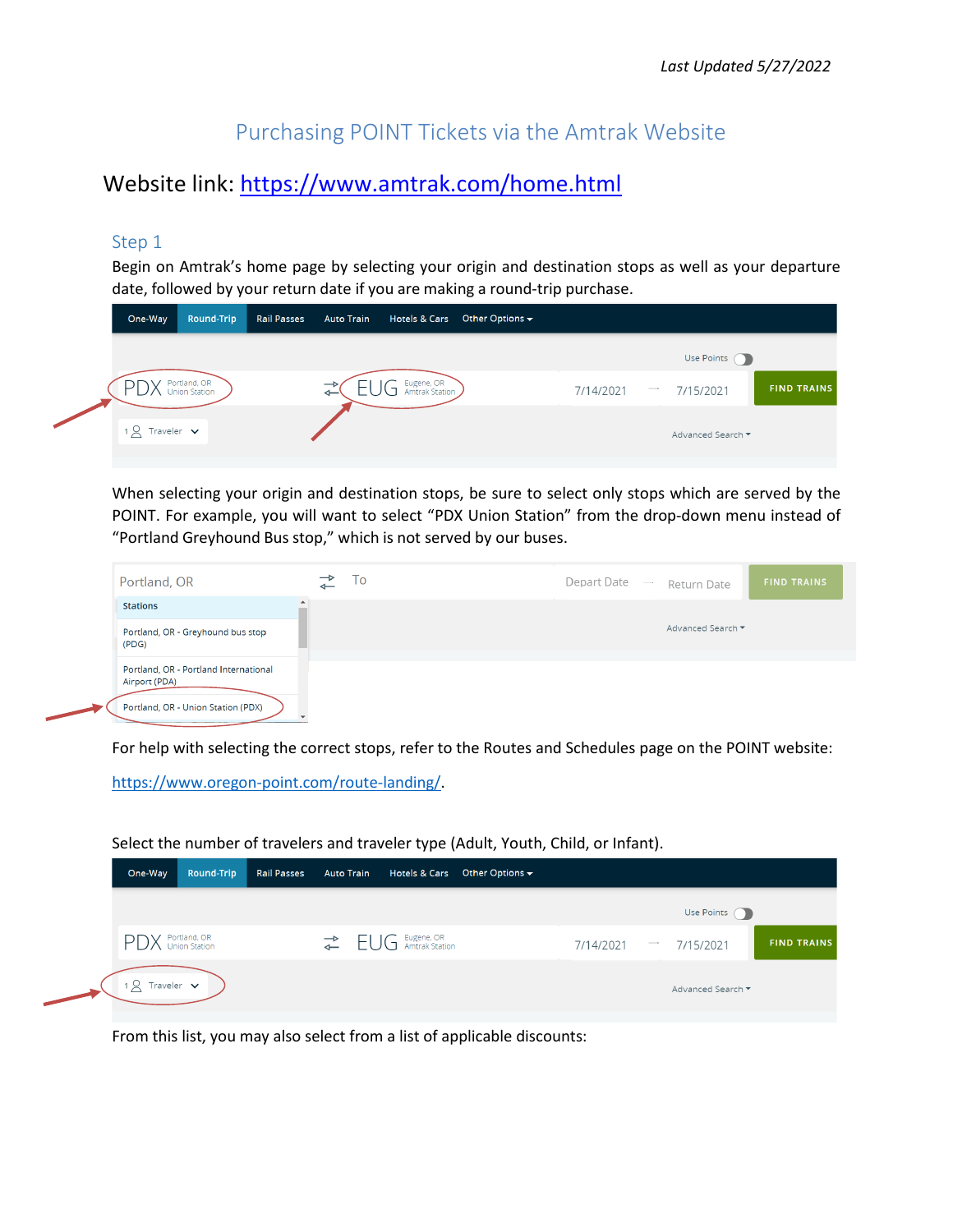| <b>Travelers</b>                    |  |       |  |
|-------------------------------------|--|-------|--|
|                                     |  | Clear |  |
| <b>Adult</b><br>$16+$               |  |       |  |
| Youth<br>13 - 15   Traveling Alone? |  |       |  |
| Child<br>$2 - 12$                   |  |       |  |
| Infant<br>Under 2                   |  |       |  |
| Discounts (i)                       |  |       |  |
| Traveler 1: Adult                   |  |       |  |
| Adult                               |  |       |  |
| Discounts (i)                       |  |       |  |
| Traveler 1 Adult                    |  |       |  |
| Adult                               |  |       |  |
| Adult                               |  |       |  |
| Senior                              |  |       |  |
| Passenger with Disability           |  |       |  |
| Companion                           |  |       |  |
| Rail Passengers Association         |  |       |  |
| Military (Active)                   |  |       |  |
| Military Veteran                    |  |       |  |

When you are finished, select "Find Trains."

**If you require wheelchair or other accommodations**, Amtrak will prompt you to answer additional questions about your traveling needs after you select "Find Trains."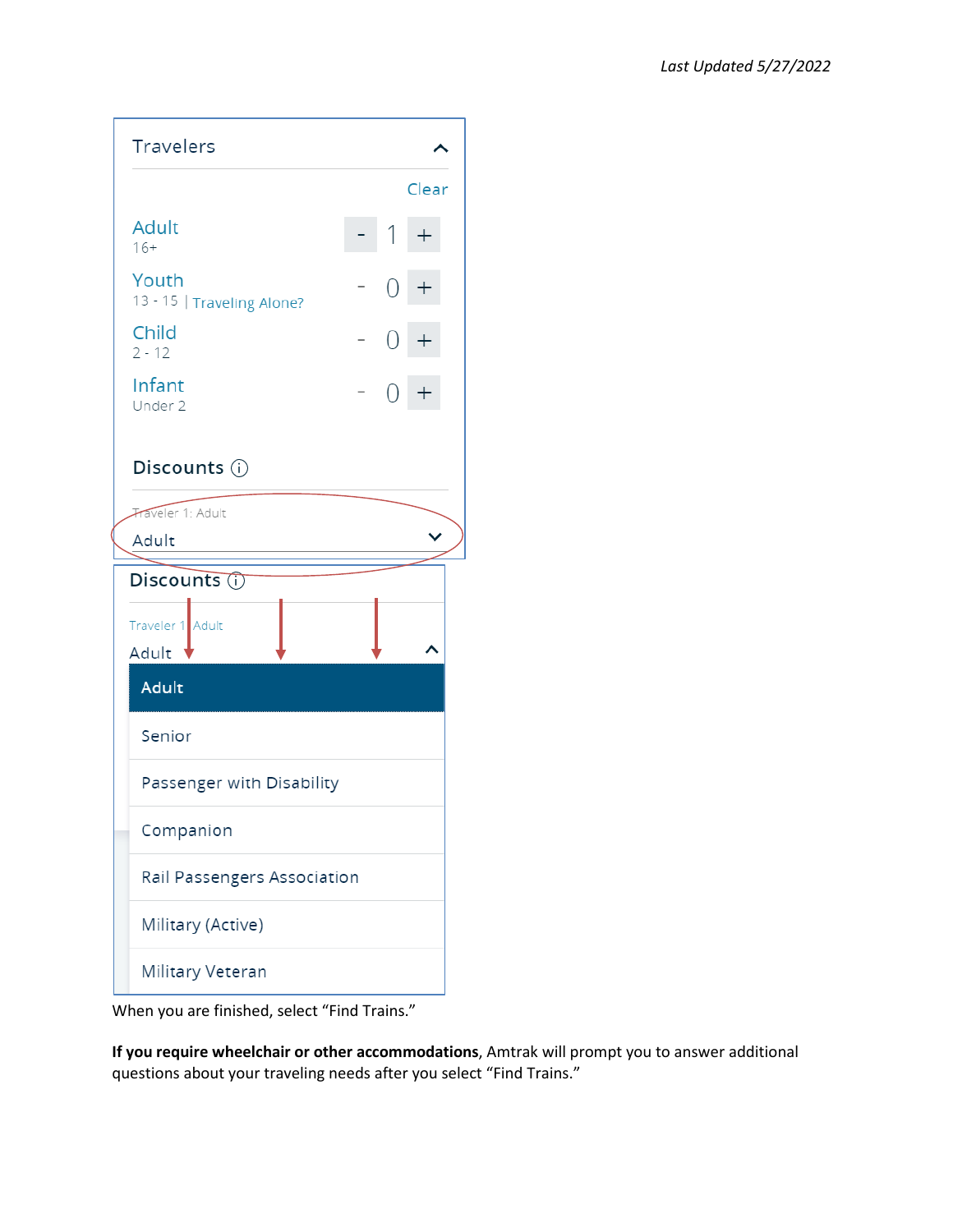#### Step 2

Next, select which POINT bus you will ride depending on the time you would like to depart.

POINT buses on the NorthWest and Cascades Routes will always be represented by a four-digit number beginning with two fives, which will look like "55##."

POINT buses on the Eastern and SouthWest Routes will always be represented by a four-digit number beginning with an eight, which will look like "8###."

In this case, you would select the "5541 Connecting Bus" circled in red in the screenshot below:

|                                             | $PDX \rightarrow EUG$ Compare Fares $\odot$ |                                   |                                                  |                    | $\boldsymbol{\wedge}$        |
|---------------------------------------------|---------------------------------------------|-----------------------------------|--------------------------------------------------|--------------------|------------------------------|
| ديدي<br>5541<br>Connecting<br><b>Bus</b>    | <b>DEPARTS</b>                              | $\bigoplus$<br>10% full<br>2h 20m | ARRIVES<br>9:20<br>Details $\blacktriangleright$ | Coach from<br>\$22 |                              |
| $\blacksquare$<br>503<br>Amtrak<br>Cascades | DEPARTS<br>11:10a                           | <b>888</b><br>20% full<br>2h 40m  | ARRIVES<br>Details $\blacktriangledown$          | Coach from<br>\$22 | <b>Business from</b><br>\$45 |

Note that if you select a trip that is not a POINT route from the list above, you may not be able to access certain features offered to POINT passengers, such as reserving space for a bicycle on the bus.

For a round-trip purchase, complete Step 2 once more for your return trip. Once you have finished selecting your departure times, select "Continue."